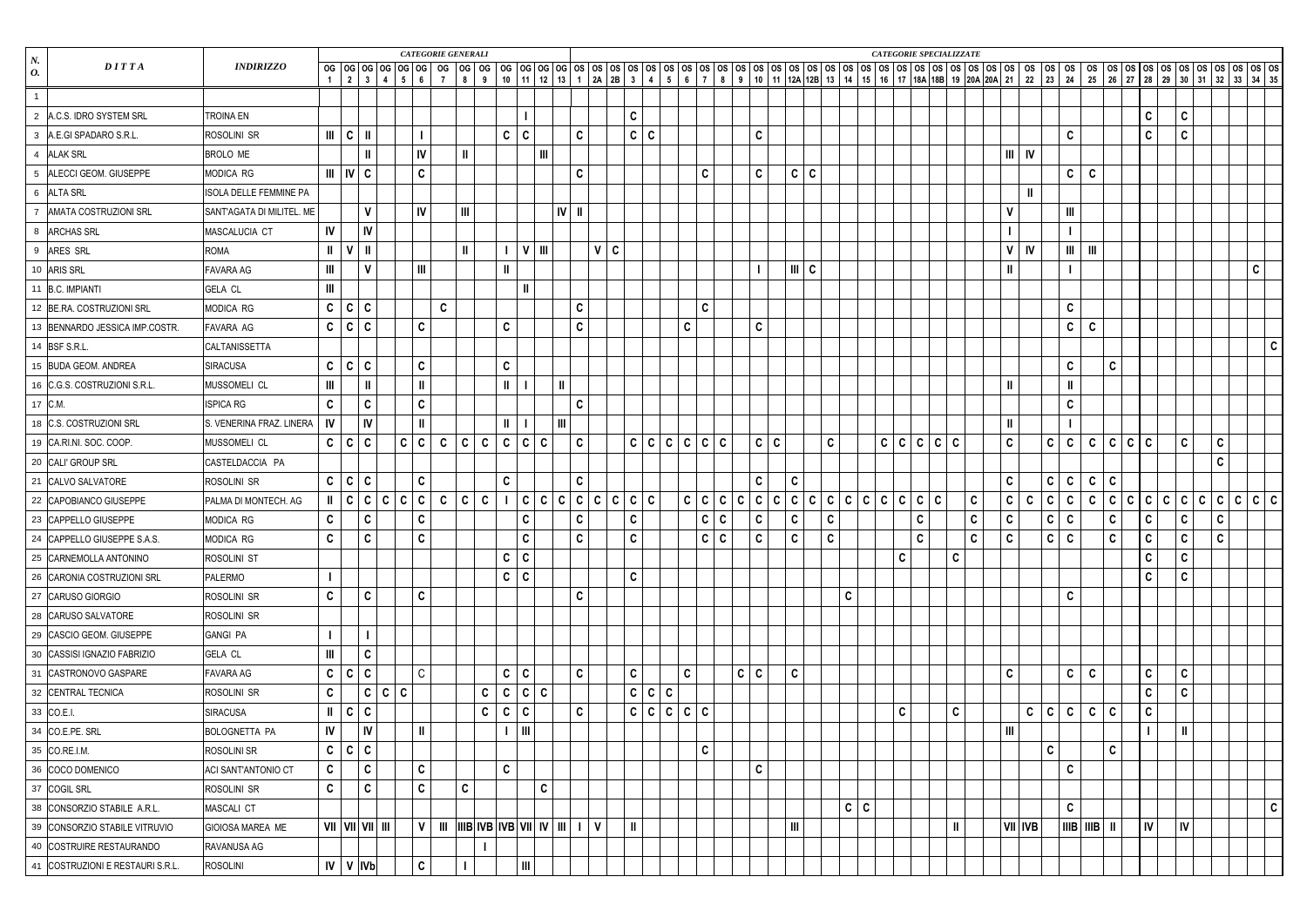|                        |                                |                           |                                     |                    |                                                             |                                                                                           |                   | <b>CATEGORIE GENERALI</b> |                |              |                                     |              |              |                              |            |                     |              |                           |               |                              |              |              |              |   |         |              |             | <b>CATEGORIE SPECIALIZZATE</b> |       |                         |              |              |                                    |              |              |              |                                                           |              |              |            |  |
|------------------------|--------------------------------|---------------------------|-------------------------------------|--------------------|-------------------------------------------------------------|-------------------------------------------------------------------------------------------|-------------------|---------------------------|----------------|--------------|-------------------------------------|--------------|--------------|------------------------------|------------|---------------------|--------------|---------------------------|---------------|------------------------------|--------------|--------------|--------------|---|---------|--------------|-------------|--------------------------------|-------|-------------------------|--------------|--------------|------------------------------------|--------------|--------------|--------------|-----------------------------------------------------------|--------------|--------------|------------|--|
| $\boldsymbol{N}$<br>0. | DITTA                          | <b>INDIRIZZO</b>          |                                     |                    |                                                             |                                                                                           |                   |                           |                |              |                                     |              |              |                              |            |                     |              |                           |               |                              |              |              |              |   |         |              |             |                                |       |                         |              |              |                                    |              |              |              |                                                           |              |              |            |  |
|                        | 42   D'ALBERTI GIUSEPPE        | MAZARA DEL VALLO TP       | Ш                                   |                    | IV                                                          |                                                                                           | $\mathbf{I}$      |                           |                |              |                                     |              |              |                              |            |                     |              |                           |               |                              |              |              |              |   |         |              |             |                                |       |                         |              |              |                                    |              |              |              |                                                           |              |              |            |  |
|                        | 43 DEBOLE GAETANO              | <b>LEONFORTE EN</b>       | $\parallel$ $\parallel$ $\parallel$ |                    |                                                             |                                                                                           |                   |                           |                |              |                                     |              |              |                              |            |                     |              |                           |               |                              |              |              |              |   |         |              |             |                                |       |                         |              |              |                                    |              |              |              |                                                           |              |              |            |  |
|                        | 44 DEG SRL                     | MUSSOMELI CL              | C                                   |                    | C                                                           |                                                                                           |                   |                           |                |              |                                     |              |              |                              |            |                     |              |                           |               |                              |              |              |              |   |         |              |             |                                |       | $\mathbf C$             |              |              |                                    |              |              |              |                                                           |              |              |            |  |
|                        | 45 DEKORANDO                   | SAN FILIPPO DEL MELA ME   | $\mathbf{C}$                        |                    |                                                             |                                                                                           |                   |                           |                |              |                                     |              |              |                              |            |                     |              |                           |               |                              |              |              |              |   |         |              |             |                                |       |                         |              |              |                                    |              |              |              |                                                           |              |              |            |  |
|                        | 46 DI BELLA COSTRUZIONI SRL    | CATANIA                   | H.                                  |                    | $     $ $  $                                                |                                                                                           |                   |                           |                | $\mathbf{I}$ | $\mathbf{V}$                        |              |              | $\mathbf{III}$               |            |                     |              |                           |               |                              |              |              |              |   |         |              |             |                                |       |                         |              |              |                                    |              |              |              |                                                           |              |              |            |  |
|                        | 47 DI CHIARA SRL IMP.COSTR.    | SANT'AGATA LI BATTIATI CT |                                     | $VI$   $II$   $IV$ |                                                             |                                                                                           | IV                |                           |                |              | $   \cdot   $                       |              |              |                              |            |                     |              |                           |               |                              |              |              |              |   |         |              |             |                                |       | Ш                       |              |              |                                    |              |              | $\mathbf{I}$ | $\parallel$                                               |              |              |            |  |
|                        | 48 DI LORO CORRADO             | <b>ROSOLINI SR</b>        | C                                   |                    |                                                             |                                                                                           |                   |                           |                |              |                                     |              |              |                              |            |                     |              |                           |               |                              |              |              |              |   |         |              |             |                                |       |                         |              |              |                                    |              |              |              |                                                           |              |              |            |  |
|                        | 49 DI MARIA COSTRUZIONI SRL    | SANTA VENERINA CT         |                                     | $VI$ $IV$ $V$      |                                                             |                                                                                           | $\mathbf{V}$      |                           |                |              | $III$ $IV$                          |              |              | $\mathop{\rm III}$           |            |                     |              |                           |               |                              |              |              |              |   |         |              |             |                                |       | III                     |              |              |                                    |              |              | $\mathbf{I}$ | $\mathbf{II}$                                             |              |              |            |  |
|                        | 50 DI RAIMONDO CARMELO         | MODICA RG                 |                                     | C   C   C          |                                                             |                                                                                           | $\mathbf c$       |                           |                | $\mathbf{m}$ | $\parallel$ $\parallel$ $\parallel$ |              |              |                              |            |                     |              |                           |               |                              |              |              |              |   |         |              |             |                                |       |                         |              |              | $\mathbf c$                        |              |              | $\mathbf{C}$ | Ш.                                                        |              |              |            |  |
|                        | 51   DI TOMMASI FRANCESCO      | <b>ROSOLINI SR</b>        | Ш                                   |                    |                                                             |                                                                                           |                   |                           |                |              |                                     |              |              |                              |            |                     |              |                           |               |                              |              |              |              |   |         |              |             |                                |       |                         |              |              |                                    |              |              |              |                                                           |              |              |            |  |
|                        | 52 DIEMMEA SERVICE             | MARSALA TP                |                                     |                    |                                                             |                                                                                           |                   |                           |                |              |                                     |              |              |                              |            |                     |              |                           |               |                              |              |              |              |   |         |              |             |                                |       |                         |              |              |                                    |              |              |              |                                                           |              |              |            |  |
|                        | 53 DITTA EDILE PUGLISI PIETRO  | <b>ROSOLINI SR</b>        |                                     | C   C   C          |                                                             |                                                                                           | $\mathbf c$       |                           |                |              |                                     |              |              |                              |            | $\mathbf C$         |              |                           |               | C C C C C                    |              |              |              |   |         |              |             |                                |       |                         |              | $\mathsf{C}$ | $\mathbf c$                        |              | $\mathbf c$  |              | $\mathbf{C}$                                              |              | $\mathbf{C}$ |            |  |
|                        | 54 DOMOIMPIANTI                | GROTTE AG                 |                                     |                    |                                                             | C   C   C   C                                                                             | C                 |                           |                | $\mathsf{C}$ | C   C   C                           |              |              |                              |            | C   C   C           |              |                           |               |                              |              |              |              |   |         |              |             |                                |       |                         |              |              |                                    |              |              | $\mathbf{C}$ | $\mathbf{C}$                                              |              |              |            |  |
|                        | 55 EDIL FIOM S.R.L             | ROSOLINI SR               | C                                   |                    | $\mathbf c$                                                 |                                                                                           |                   |                           |                |              | C                                   |              |              | $\mathbf{C}$                 |            |                     |              |                           |               |                              | C            |              | $\mathbf{c}$ | C |         |              |             |                                |       |                         |              |              | $\mathbf C$                        |              |              |              |                                                           |              |              | $c \mid c$ |  |
|                        | 56 EDIL G.I.S.I.               | <b>FLORIDIA SR</b>        |                                     |                    |                                                             | C   C   C   C                                                                             | $\mathbf{C}$<br>C | $\mathbf{C}$              | $\mathbf c$    | $\mathbf{C}$ | $\mathbf{c}$                        | C C          |              | $\mathsf{C}$<br>$\mathbf{C}$ | ∣C.        |                     |              | C C C C C                 |               | $\mathbf{C}$<br>$\mathbf{C}$ | $\mathbf{C}$ | $\mathbf{C}$ | ∣C.          |   | c   c   | $\mathbf{c}$ |             | $\mathsf{C}$<br>$\mathsf{C}$   | C   C | $\mathbf{C}$            | $\mathbf{C}$ | $\mathbf{C}$ | C                                  | $\mathbf{c}$ | $\mathbf c$  |              | C   C   C                                                 | $\mathbf{C}$ | $\mathsf{C}$ | C C        |  |
|                        | 57 EDIL HOUSES                 | PATERNO' CT               | C                                   |                    | C                                                           |                                                                                           | $\mathbf c$       |                           |                |              |                                     |              |              | C                            |            |                     |              |                           | $\mathbf c$   |                              |              |              | C            |   |         |              |             | $\mathbf c$                    |       |                         |              |              | C                                  |              | $\mathbf c$  |              |                                                           |              |              |            |  |
|                        | 58 EDIL SEP. SOC. COOP.        | MONTELEPRE PA             | Ш                                   |                    |                                                             |                                                                                           |                   |                           |                |              |                                     | $\mathbf{C}$ |              |                              |            |                     |              |                           |               |                              |              |              |              |   |         |              |             |                                |       |                         |              |              |                                    |              |              | $\mathbf{C}$ | $\mathbf{C}$                                              |              |              |            |  |
|                        | 59 EDIL SICULA                 | <b>BROLO ME</b>           | Ш                                   |                    |                                                             |                                                                                           |                   |                           |                |              | $\mathbf{C}$                        | - II         |              |                              |            | $\mathbf C$         |              |                           | C C           |                              | $\mathbf c$  |              |              |   |         |              |             |                                |       | $\mathbf{I}$            |              |              | $\mathbf c$                        |              |              | C            | $\mathbf{C}$                                              |              |              |            |  |
|                        | 60 EDIL.SA. SRL                | <b>PRIOLO SR</b>          | C                                   |                    |                                                             |                                                                                           | III               |                           | $\mathbf{III}$ |              |                                     | C            |              | C                            |            | $\mathsf{C}$<br>∣C. |              |                           | C C           | $\mathbf{C}$<br>C            | $\mathbf c$  |              | Ш            |   |         |              |             | $\mathbf C$                    | C     |                         | Ш            | $\mathbf{C}$ | $\mathbf c$                        |              |              | $\mathbf{C}$ | $\mathbf{C}$                                              |              |              |            |  |
|                        | 61 EDILE ARTIGIANA BOTTIGLIERI | <b>ROSOLINI SR</b>        | C                                   |                    | C                                                           |                                                                                           | C<br>C.           |                           | $\mathbf{C}$   | C            |                                     |              | $\mathsf{C}$ | $\mathbf{C}$<br>$\mathbf{C}$ |            | $\mathbf c$         |              |                           | C             | C                            | C            |              | C            |   | C C C C |              |             |                                |       | $\mathbf{C}$            |              | $\mathsf{C}$ | $\mathbf c$                        |              | $\mathbf c$  |              |                                                           |              | $C \mid C$   |            |  |
|                        | 62 EDILE V.N.A. SOC COOP.      | RAFFADALI AG              | Ш                                   |                    | $\mathbf{III}$                                              |                                                                                           |                   |                           |                |              |                                     |              |              |                              |            |                     |              |                           |               |                              |              |              |              |   |         |              |             |                                |       | $\mathbf{I}$            |              |              |                                    |              |              |              |                                                           |              |              |            |  |
|                        | 63 EDILIZIA 2G SRL             | MODICA RG                 |                                     |                    |                                                             |                                                                                           |                   |                           |                |              |                                     |              |              | $\mathbf{C}$                 |            | C C C               |              |                           | $\mathbf{C}$  | C                            | $\mathbf c$  |              |              |   |         |              |             |                                |       |                         |              | $\mathsf{C}$ | $\mathbf c$                        |              |              | $\mathbf{C}$ | $\mathbf{C}$                                              |              |              |            |  |
|                        | 64 EDILIZIA ARTIGIANA G2       | MODICA RG                 | C                                   |                    | C                                                           |                                                                                           | $\mathbf c$       |                           |                |              |                                     |              |              |                              |            |                     |              |                           |               |                              |              |              |              |   |         |              |             |                                |       |                         |              |              | C                                  |              |              |              |                                                           |              |              |            |  |
|                        | 65 EDILMESAM SRL               | SANTA VENERINA CT         | $\mathbf{N}$                        |                    | <sub>N</sub>                                                |                                                                                           | V                 |                           | $\mathbf{m}$   |              | $\parallel$ $\parallel$ $\parallel$ |              |              |                              |            |                     |              |                           | $\  \cdot \ $ |                              |              |              |              |   |         |              |             |                                |       | ${\sf IV}$              |              |              | $\ensuremath{\mathsf{III}}\xspace$ |              |              |              |                                                           |              |              |            |  |
|                        | 66 ELCAL SRL                   | FAVARA AG                 |                                     |                    | $\parallel$ $\parallel$ $\parallel$ $\parallel$ $\parallel$ |                                                                                           | $\mathbf{I}$      |                           |                |              |                                     |              |              |                              |            |                     |              |                           |               |                              |              |              |              |   |         |              |             |                                |       |                         |              |              |                                    | -II          |              |              |                                                           |              |              |            |  |
|                        | 67 ELECTRA DI POIDOMANI R.     | MODICA RG                 | C                                   |                    | C                                                           |                                                                                           | $\mathbf C$       |                           |                |              | C   C                               |              |              |                              |            |                     | $\mathbf{C}$ |                           |               |                              |              |              |              |   |         |              |             |                                |       |                         |              |              | $\mathbf c$                        |              |              |              | $\mathbf{C}$                                              |              |              |            |  |
|                        | 68 ELETTRO IMPIANTI SNC        | SAN PIETRO CLARENZA CT    |                                     |                    |                                                             |                                                                                           |                   |                           |                |              | $\mathbf{C}$                        |              |              |                              |            | $\mathbf c$         | $\mathbf{C}$ |                           |               |                              |              |              |              |   |         |              |             |                                |       |                         |              |              |                                    |              |              | $\mathbf{C}$ | $\mathbf{C}$                                              |              |              |            |  |
|                        | 69 EURO C. SRL                 | SIRACUSA                  |                                     | $IV$ $  $ $  $ $V$ |                                                             |                                                                                           | IV                |                           |                |              | $III \parallel III \parallel C$     |              |              |                              |            | $\mathbf C$         |              |                           |               |                              |              |              |              |   |         |              |             |                                |       |                         |              |              |                                    |              |              | $\mathbf{C}$ | $\mathbf{C}$                                              |              |              |            |  |
|                        | 70 EURO INFRASTRUTTURE SRL     | SANTA VENERINA CT         | IV                                  |                    | $\mathbf{III}$                                              |                                                                                           |                   |                           |                |              |                                     |              |              |                              |            |                     |              |                           |               |                              |              |              |              |   |         |              |             |                                |       |                         |              |              | Ш                                  |              |              |              |                                                           |              |              |            |  |
|                        | 71 F.LLI ANASTASI SRL          | VILLAFRANCA TIRRENA ME    |                                     |                    | VI                                                          |                                                                                           | III               |                           |                |              | $\mathbf{III}$                      |              |              | $\mathop{\rm III}$           |            |                     |              | <b>IV</b>                 |               |                              |              |              |              |   |         |              |             |                                |       |                         |              |              | $\mathbf{I}$                       |              | IV           |              |                                                           |              |              |            |  |
|                        | 72 F.LLI BELLUARDO             | MODICA RG                 |                                     | C   C   C          |                                                             |                                                                                           | $\mathbf c$       |                           |                |              |                                     |              |              | $\mathbf{C}$                 |            |                     |              |                           | $\mathbf c$   |                              |              |              |              |   |         |              |             |                                |       |                         |              |              | $\mathbf c$                        |              |              |              |                                                           |              |              |            |  |
|                        | 73 F.LLI CAVALLO S.N.C.        | ROSOLINI SR               | C                                   |                    | C                                                           |                                                                                           | $\mathbf c$       |                           |                |              |                                     |              |              | $\mathbf{C}$                 |            |                     |              |                           | C             |                              |              |              |              |   |         |              |             |                                |       |                         |              |              | C                                  |              |              |              |                                                           |              |              |            |  |
|                        | 74 F.LLI MONICA & FIGLI S.R.L. | ISPICA RG                 |                                     |                    |                                                             |                                                                                           |                   |                           |                |              |                                     |              |              |                              |            |                     |              | $\mathbf{C}$              |               |                              |              |              |              |   |         |              |             |                                |       |                         |              |              |                                    |              |              |              |                                                           |              |              |            |  |
|                        | 75 FAREL IMPIANTI SRL          | FAVARA AG                 |                                     | C                  |                                                             | $\mathbf{C}$                                                                              | $\mathbf{C}$<br>C | $\mathbf{C}$              | $\mathbf c$    | $C$          |                                     |              |              |                              |            |                     |              | C C C C C C C C C C C C C |               | $\mathbf{C}$                 |              |              |              |   |         |              |             |                                |       | $\overline{\mathbf{c}}$ | $\mathbf{C}$ | $\mathbf{C}$ | C                                  | $\mathbf{c}$ | $\mathbf{c}$ |              | $\begin{array}{c c c c c c c c c c c c}\end{array}$       |              |              |            |  |
|                        | 76 FER.CAL. COSTRUZIONI SRL    | ROSOLINI SR               |                                     |                    |                                                             | $\parallel$ $ C $ $\parallel$ $\parallel$ $C$ $\parallel$ $C$ $\parallel$ $C$ $\parallel$ | $\mathbf{I}$      |                           | C   C          |              |                                     |              |              |                              |            |                     |              |                           |               |                              |              |              |              |   |         |              |             |                                |       |                         |              | C   C        | $\mathbf{C}$                       |              |              |              | $C   C   C   C   C   C   C   C   C   C   C   C   C   C  $ |              |              |            |  |
|                        | 77 FERLA GIROLAMO              | ROSOLINI SR               | $\mathbf{C}$                        |                    |                                                             |                                                                                           |                   |                           |                |              |                                     |              |              |                              |            |                     |              |                           | C             |                              |              |              |              |   |         |              |             |                                |       |                         |              |              |                                    |              |              |              |                                                           |              |              |            |  |
|                        | 78 FLORIDDIA ANTONINO          | <b>ROSOLINI SR</b>        |                                     | C   C   C          |                                                             |                                                                                           | $\mathbf{C}$      |                           |                |              |                                     |              |              |                              |            |                     |              |                           | $\mathbf c$   |                              | $\mathbf C$  |              |              |   |         |              |             |                                |       |                         |              |              | $\mathbf C$                        |              |              |              |                                                           |              |              |            |  |
|                        | 79 FLORIDIA GEOM. CORRADO      | NOTO SR                   |                                     | C   C   C          |                                                             |                                                                                           | C                 |                           | $\mathbf{C}$   | c c          |                                     |              |              |                              | $c \mid c$ | $\mathbf c$         |              |                           | $\mathbf{C}$  |                              | $\mathbf c$  |              | C            |   |         |              | $\mathbf C$ |                                |       |                         |              |              | C                                  |              | $\mathbf c$  | $\mathsf{C}$ | $\mathbf{C}$                                              |              | C   C        |            |  |
|                        | 80 FLORIDIA SEBASTIANO         | NOTO SR                   |                                     | C   C   C          |                                                             |                                                                                           | $\mathbf{C}$      |                           |                | c   c   c    |                                     |              |              |                              | C   C      | $\mathbf c$         |              |                           | C             |                              | $\mathbf c$  |              | C            |   |         |              | $\mathbf C$ |                                |       |                         |              |              | $\mathbf{C}$                       |              | C            |              | $\mathbf{C}$                                              |              | C   C        |            |  |
|                        | 81 FUTURA COSTRUZIONI SRL      | MODICA RG                 | V                                   |                    | Ш                                                           |                                                                                           |                   |                           |                |              |                                     |              |              |                              |            |                     |              |                           |               |                              |              |              |              |   |         |              |             |                                |       |                         |              |              |                                    |              |              |              |                                                           |              |              |            |  |
|                        | 82 GALOTA SALVATORE            | MODICA RG                 |                                     | C   C   C          |                                                             |                                                                                           | $\mathsf c$       |                           | $\mathbf c$    |              |                                     |              |              |                              |            |                     |              |                           | $\mathbf c$   |                              | $\mathbf c$  |              |              |   |         |              |             |                                |       |                         |              |              | $\mathbf c$                        |              |              |              |                                                           |              |              |            |  |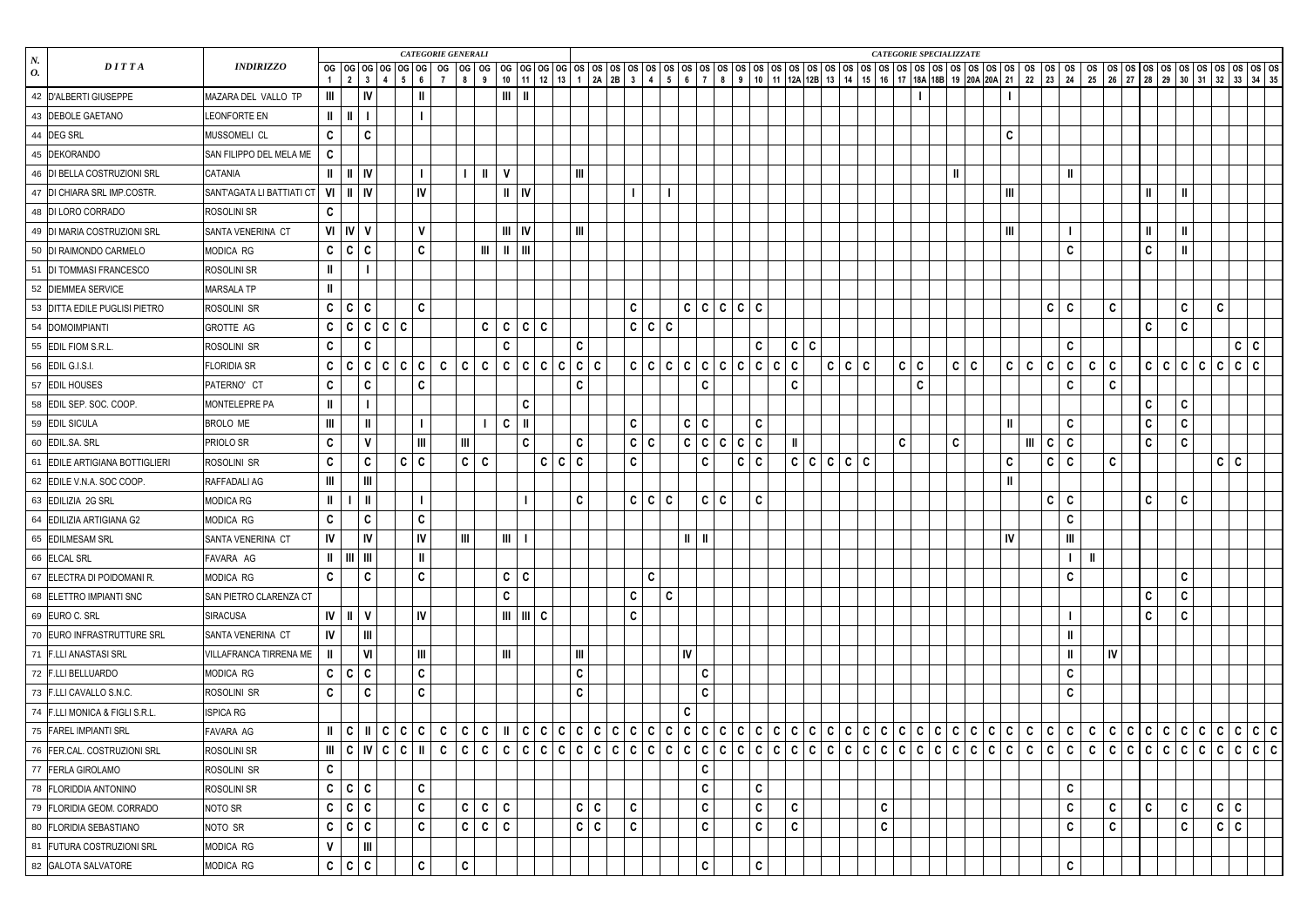|                                     |                         |                                            |                             |                                 |                        |                | <b>CATEGORIE GENERALI</b> |                             |       |                                                                                                             |                |             |              |              |                         |                |               |                                 |             |   |                |              |              |            | CATEGORIE SPECIALIZZATE |              |   |               |              |              |                |             |              |               |  |                                                     |              |
|-------------------------------------|-------------------------|--------------------------------------------|-----------------------------|---------------------------------|------------------------|----------------|---------------------------|-----------------------------|-------|-------------------------------------------------------------------------------------------------------------|----------------|-------------|--------------|--------------|-------------------------|----------------|---------------|---------------------------------|-------------|---|----------------|--------------|--------------|------------|-------------------------|--------------|---|---------------|--------------|--------------|----------------|-------------|--------------|---------------|--|-----------------------------------------------------|--------------|
| $N_{\cdot}$<br>DITTA<br>0.          | <b>INDIRIZZO</b>        | $\overline{1}$                             |                             | $2 \mid 3 \mid 4 \mid 5 \mid 6$ |                        | $\overline{7}$ | 89                        |                             |       | 10 11 22 3 4 3 4 3 5 4 5 6 7 8 9 10 11 22 28 12 12 20 20 20 20 21 22 23 24 25 26 27 28 29 30 31 32 33 34 35 |                |             |              |              |                         |                |               |                                 |             |   |                |              |              |            |                         |              |   |               |              |              |                |             |              |               |  |                                                     |              |
| 83 GENIAL EDIL                      | <b>ROSOLINI SR</b>      | $\mathbf c$                                |                             |                                 |                        |                |                           |                             |       |                                                                                                             |                |             |              |              |                         |                | $\mathbf{C}$  |                                 |             |   |                |              |              |            |                         |              |   |               |              |              |                |             |              |               |  |                                                     |              |
| 84 GEO SERVICE                      | <b>GANGI PA</b>         |                                            |                             |                                 |                        |                |                           |                             |       |                                                                                                             |                |             |              |              |                         |                |               |                                 |             |   |                |              |              |            |                         |              |   | $\mathbf{C}$  |              |              |                |             |              |               |  |                                                     |              |
| 85 GEOBRUGG ITALIA SRL              | SAN DONATO MILANESE MI  |                                            |                             |                                 |                        |                |                           |                             |       |                                                                                                             |                |             |              |              |                         |                |               |                                 |             |   | $\mathbf{III}$ |              |              |            |                         |              |   | ${\sf IV}$    |              |              |                |             |              |               |  |                                                     |              |
| 86 GEOSEARCH S.A.S.                 | <b>BOMPIETRO PA</b>     |                                            |                             |                                 |                        |                |                           |                             |       |                                                                                                             |                | $\mathbf c$ |              |              |                         |                |               |                                 |             |   |                |              |              |            |                         |              |   |               |              |              |                |             |              |               |  |                                                     |              |
| 87 GEOTEK SRL                       | <b>AGRIGENTO</b>        | Ш                                          |                             | <b>IIIB</b>                     | $\mathbf l$            |                |                           |                             |       |                                                                                                             |                |             |              |              |                         |                |               |                                 |             |   |                |              |              |            |                         |              |   |               |              |              |                |             |              |               |  |                                                     |              |
| 88 GERRATANA GAETANO                | MODICA RG               | IV.                                        |                             | $\vert$ IV                      | $\mathbf c$            |                | C                         |                             |       | $\mathbf{C}$                                                                                                | C              |             |              |              |                         |                |               |                                 |             |   |                |              |              |            |                         |              |   |               |              |              | $\mathbf c$    |             | $\mathbf{C}$ | $\mathbf{C}$  |  |                                                     |              |
| 89 GERRATANA ORAZIA                 | PALAZZOLO ACREIDE SR    |                                            |                             | $\mathbf{III}$                  |                        |                |                           |                             |       |                                                                                                             |                |             |              |              |                         |                |               |                                 |             |   |                |              |              |            |                         |              |   |               |              |              |                |             |              |               |  |                                                     |              |
| 90 GIALLONGO CALCESTRUZZI SNC       | ROSOLINI SR             | $\mathbf{C}$                               | $\mathsf{C}$                |                                 |                        |                |                           |                             |       |                                                                                                             |                |             |              |              |                         |                |               |                                 | $\mathbf C$ |   |                |              |              |            |                         |              |   |               |              |              | $\mathbf C$    | $\mathbf c$ |              |               |  |                                                     |              |
| 91 GIEFFE COSTRUZIONI SRL           | <b>SIRACUSA</b>         | $\mathbf{m}$   $\mathbf{m}$   $\mathbf{m}$ |                             |                                 |                        |                |                           |                             |       |                                                                                                             |                |             |              |              |                         |                |               |                                 |             |   |                |              |              |            |                         |              |   |               |              |              |                |             |              |               |  |                                                     |              |
| 92 GIOFRIDDO ANTONELLO              | CANICATTINI BAGNI SR    |                                            | C   C   C                   |                                 | $c \mid c$             |                | $\mathbf{C}$              | $\mathbf c$                 |       | $\mathbf{C}$                                                                                                | C              |             |              |              |                         |                |               |                                 | $c \mid c$  |   |                |              |              |            |                         |              |   |               |              |              |                | $\mathbf c$ |              |               |  |                                                     |              |
| 93 GIONFRIDDO SANTO                 | CANICATTINI BAGNI SR    |                                            |                             |                                 |                        |                |                           |                             |       |                                                                                                             | $\mathbf{III}$ |             |              |              |                         |                |               |                                 |             |   |                |              | $\mathbf{C}$ |            |                         |              |   |               |              | C            |                | $\mathbf c$ |              |               |  |                                                     |              |
| 94 GISAM S.R.L.                     | <b>ROSOLINI SR</b>      |                                            | $IV$ $IV$ $IV$              |                                 | Ш                      |                |                           |                             |       | IV                                                                                                          |                |             |              |              |                         |                |               |                                 |             |   |                |              |              |            |                         |              |   |               |              |              |                |             |              |               |  |                                                     |              |
| 95 GIUCA CORRADO IMP.ED.STRAD.      | ROSOLINI SR             |                                            |                             | III   C   III   C               | $\mathbf{C}$           |                |                           |                             |       |                                                                                                             | C              |             |              |              |                         |                |               |                                 |             |   |                |              |              |            |                         |              |   | $\mathbf C$   |              | C            |                | $\mathbf c$ |              |               |  |                                                     |              |
| 96 GIUNTA CORRADO                   | ROSOLINI SR             | C   C                                      |                             | $\mathbf c$                     |                        |                |                           |                             |       |                                                                                                             |                |             |              |              |                         |                |               |                                 |             |   |                |              |              |            |                         |              |   |               |              |              |                | $\mathbf c$ |              |               |  |                                                     |              |
| 97 GRADINI ANDREA                   | MODICA RG               | $\mathbf{I}$                               | c                           | $\mathbf c$                     | $\mathbf c$            |                | $\mathbf{C}$              |                             |       |                                                                                                             | C              |             |              |              |                         |                | $\mathbf{C}$  |                                 | $\mathbf c$ | C |                | $\mathbf{C}$ |              |            |                         |              |   |               |              | $\mathbf{C}$ | $\mathbf c$    | $\mathbf c$ |              |               |  |                                                     |              |
| 98 GRADINI ANTONINO                 | MODICA RG               | $\mathbf{II}$                              | c                           | $\mathbf c$                     | $\mathbf c$            |                | $\mathbf{C}$              |                             |       |                                                                                                             |                |             |              |              |                         |                |               |                                 |             |   |                |              |              |            |                         |              |   |               |              |              | $\mathbf c$    |             |              |               |  |                                                     |              |
| 99 GURI SRL                         | SAN CATALDO CL          | IV                                         |                             | IV                              | Ш                      |                |                           |                             |       |                                                                                                             |                |             |              |              |                         |                |               |                                 |             |   |                |              |              |            |                         |              |   |               |              |              | $\mathbf{I}$   |             |              |               |  |                                                     |              |
| 100 H.C. SRL                        | FAVARA AG               |                                            |                             |                                 |                        |                |                           | $\mathbf c$<br>$\mathbf{C}$ |       | $\mathbf c$                                                                                                 |                |             | C C          |              | $\overline{\mathsf{C}}$ |                |               |                                 |             |   |                |              |              |            |                         | C            |   |               |              |              |                |             | $\mathbf{C}$ | $\mathbf{II}$ |  |                                                     |              |
| 101 HIDRO TECH S.R.L.               | ROSOLINI SR             |                                            |                             |                                 | $\mathbf c$            |                |                           |                             |       | $\mathbf{C}$                                                                                                |                |             | $\mathbf{C}$ |              | $\mathsf{C}$            |                |               | $\mathbf C$                     |             |   |                |              | $\mathbf{C}$ |            |                         |              |   |               | C            |              | $\mathbf C$    |             |              |               |  |                                                     | $\mathbf{C}$ |
| 102 I.C.M. SRL                      | <b>AGRIGENTO</b>        | IV                                         |                             | $\mathbf v$                     | $\mathsf{V}$           | IV             | <b>IV</b>                 |                             |       | $\mathbf{I}$                                                                                                |                |             |              |              |                         |                |               |                                 |             |   |                |              |              |            |                         |              |   | $\mathsf{V}$  |              |              | III            |             |              |               |  |                                                     |              |
| 103 CORTECNA SRL                    | <b>GELA</b>             | IV                                         |                             | IV                              |                        | $IV$ $IVB$     |                           | H                           |       | $\mathbf{m}$                                                                                                |                |             |              |              |                         | $\mathbf{III}$ |               |                                 |             |   |                |              |              |            |                         |              |   |               |              |              |                |             |              |               |  |                                                     |              |
| 104 IGAL SRL                        | ROSOLINI SR             | $\mathbf c$                                |                             | $\mathbf c$                     | $\mathbf c$            |                |                           |                             |       | $\mathbf c$                                                                                                 | C              |             | C C          |              |                         | $\mathbf c$    |               | $\mathbf C$                     |             |   |                |              | $\mathbf{C}$ |            |                         |              |   |               |              |              |                |             |              |               |  |                                                     |              |
| 105 IMELCA SNC                      | MODICA RG               |                                            |                             |                                 |                        |                |                           | $\mathbf c$                 |       | C                                                                                                           |                |             |              |              | $\mathsf{C}$            |                |               |                                 |             |   |                |              |              |            |                         | C            |   |               |              |              |                |             | $\mathbf{C}$ | $\mathbf{C}$  |  |                                                     |              |
| 106   IMPREDILE SRL                 | <b>PALERMO</b>          | $\mathbf{m}$                               |                             | $\mathbf{L}$                    | $\mathbf C$            |                |                           | c   c   c                   |       |                                                                                                             | $\mathsf{C}$   |             | $\mathbf C$  |              |                         |                | $\vert \vert$ |                                 |             |   |                |              |              | $c \mid c$ |                         |              |   |               |              | $c \mid c$   |                |             | $\mathsf{C}$ | $\vert \vert$ |  |                                                     |              |
| 107 IMPRESA C.& P. SRL              | BARCELLONA P.G. ME      | $\mathbf{I}$                               |                             | $\mathbf{V}$                    | $\mathsf{I}\mathsf{V}$ |                | $\mathbf{III}$            | IV                          |       | $\mathbf{II}$                                                                                               |                |             |              |              |                         |                |               |                                 |             |   |                |              |              |            |                         |              |   | $\mathsf{IV}$ |              |              | $\mathbf{III}$ |             |              |               |  |                                                     |              |
| 108 IMPRESA CALVO SRL               | ROSOLINI SR             | V C                                        |                             |                                 | $\mathsf{C}$           | $\mathbf{C}$   | $\mathbf{c}$              |                             |       | Ш                                                                                                           | C              |             |              |              |                         |                |               | $C   C   C   I   C   C   C   C$ |             |   |                |              |              |            |                         |              |   |               |              | c   c        | $\mathbf c$    |             | $\mathbf{C}$ | $\mathbf{C}$  |  |                                                     |              |
| 109 IMPRESA CAVARRA VINCENZO        | NOTO SR                 |                                            | $II$ $IV$ $C$               |                                 |                        |                |                           |                             |       |                                                                                                             |                |             | $\mathbf{C}$ |              |                         |                |               |                                 |             |   |                |              |              |            |                         |              |   |               |              |              |                |             | $\mathsf{C}$ | $\mathbf{C}$  |  |                                                     |              |
| 110 IMPRESA SERAFINI COSTRUZIONI    | NOTO SR                 |                                            | $IV$ $IV$                   |                                 |                        |                |                           |                             |       | $\mathbf{H}$                                                                                                |                |             |              |              |                         |                |               |                                 |             |   |                |              |              |            |                         |              |   |               |              |              |                |             |              |               |  |                                                     |              |
| 111   IMPRESA TASCA DI GALLA' G.PPE | FAVARA AG               |                                            |                             | C   C   C   C                   | C   C                  | $\mathbf{C}$   | c c                       | $\mathbf c$                 |       | C C C                                                                                                       |                |             |              |              |                         |                |               |                                 |             |   |                |              |              |            |                         |              |   |               |              | $\mathbf{C}$ | $\mathbf{c}$   |             |              |               |  | $C   C   C   C   C   C   C   C   C   C   C   C   C$ |              |
| 112 IPEL DI CAVALLO CARMELO         | MODICA RG               | $\mathbf{C}$                               |                             |                                 |                        |                |                           | $\mathbf{C}$                | C   C |                                                                                                             |                |             |              |              |                         |                |               |                                 |             |   |                |              |              |            |                         |              |   |               |              |              | $\mathbf c$    |             | $\mathbf{C}$ | $\mathbf{C}$  |  |                                                     |              |
| 113 ISAF COSTRUZIONI SRL            | FIUMEFREDDO CT          | $IIIB$ $II$ $IV$                           |                             |                                 | $\mathsf{I}\mathsf{V}$ |                |                           |                             |       |                                                                                                             |                |             |              |              |                         |                |               |                                 |             |   |                |              |              |            |                         |              |   | $\mathbf{I}$  |              |              |                |             |              |               |  |                                                     |              |
| 114 KAGIS COSTRUZIONI S.R.L.        | ROSOLINI SR             |                                            | C   C   C                   |                                 | $\mathbf c$            |                |                           | $\mathbf c$                 |       | $\mid$ C                                                                                                    |                |             |              |              |                         |                |               |                                 |             |   |                |              |              |            |                         |              |   |               |              |              |                |             |              |               |  |                                                     |              |
| 115 KONE SPA                        | PERO MI                 |                                            |                             |                                 |                        |                |                           |                             |       |                                                                                                             |                |             |              | <b>VIII</b>  |                         |                |               |                                 |             |   |                |              |              |            |                         |              |   |               |              |              |                |             |              |               |  |                                                     |              |
| 116 LA FENICE SOC. COOP.            | PARTINICO PA            |                                            | $\mathbf{m}$   $\mathbf{m}$ |                                 |                        |                |                           |                             |       | Ш                                                                                                           |                |             |              |              |                         |                |               |                                 |             |   |                |              |              |            |                         |              |   |               |              |              | $\mathbf{I}$   |             |              |               |  |                                                     |              |
| 117 LA GARDENIA COSTRUZIONI         | MUSSOMELI CL            | $\mathbf{C}$                               |                             | C                               | $\mathbf c$            |                |                           | $\mathbf c$                 |       | $\mathbf{C}$                                                                                                |                |             | $\mathbf{C}$ |              |                         | $\mathbf{C}$   |               |                                 |             |   |                |              |              |            | $\mathbf c$             |              |   | $\mathbf{C}$  | C            |              |                |             | $\mathbf{C}$ | $\mathbf{C}$  |  |                                                     |              |
| 118 LA SUPREMA AMBIENTE             | NARO AG                 |                                            |                             | C C                             | $\mathbf c$            |                |                           |                             |       |                                                                                                             |                |             |              |              |                         |                |               |                                 |             |   |                |              |              |            |                         |              |   |               |              |              |                |             |              |               |  |                                                     |              |
| 119 LABORATORIO TECNICO VIVIRITO    | CAMPOBELLO DI LICATA AG |                                            |                             |                                 |                        |                |                           |                             |       |                                                                                                             |                |             |              |              |                         |                |               |                                 |             |   |                |              |              |            |                         |              | C |               |              |              |                |             |              |               |  |                                                     |              |
| 120 LANERI COSTRUZIONI              | LEONFORTE EN            | $\mathbf{II}$                              | $\perp$   III               |                                 |                        |                |                           |                             |       |                                                                                                             |                |             |              |              |                         |                |               |                                 |             |   |                |              |              |            |                         |              |   |               |              |              |                |             |              |               |  |                                                     |              |
| 121 LATINO IMPIANTI S.N.C.          | ROSOLINI SR             |                                            |                             |                                 |                        |                | $\mathbf{I}$              |                             |       | $\mathbf{II}$                                                                                               |                |             |              |              |                         |                |               |                                 |             |   |                |              |              |            |                         |              |   |               |              |              |                |             | $\parallel$  | $\ $          |  |                                                     |              |
| 122 LAUDANI ALFREDO                 | SAN GREGORIO CT         | IV                                         |                             | IV                              | $\mathbf{I}$           |                |                           | Ш                           |       | Ш                                                                                                           | C              |             |              | $\mathbf{C}$ |                         |                |               |                                 |             |   |                |              |              | $C \mid C$ |                         | $\mathbf{C}$ |   |               | $\mathbf{C}$ | $\mathbf{C}$ | $\mathbf{I}$   |             | $\mathbf{C}$ | $\mathbf{C}$  |  |                                                     |              |
| 123 LICITRA GIUSEPPE                | ROSOLINI SR             |                                            |                             |                                 |                        |                |                           |                             |       | $\mathbf{C}$                                                                                                |                |             |              |              |                         |                |               |                                 |             |   |                |              |              |            |                         |              |   |               |              |              |                |             | $\mathbf{C}$ | $\mathbf{C}$  |  |                                                     |              |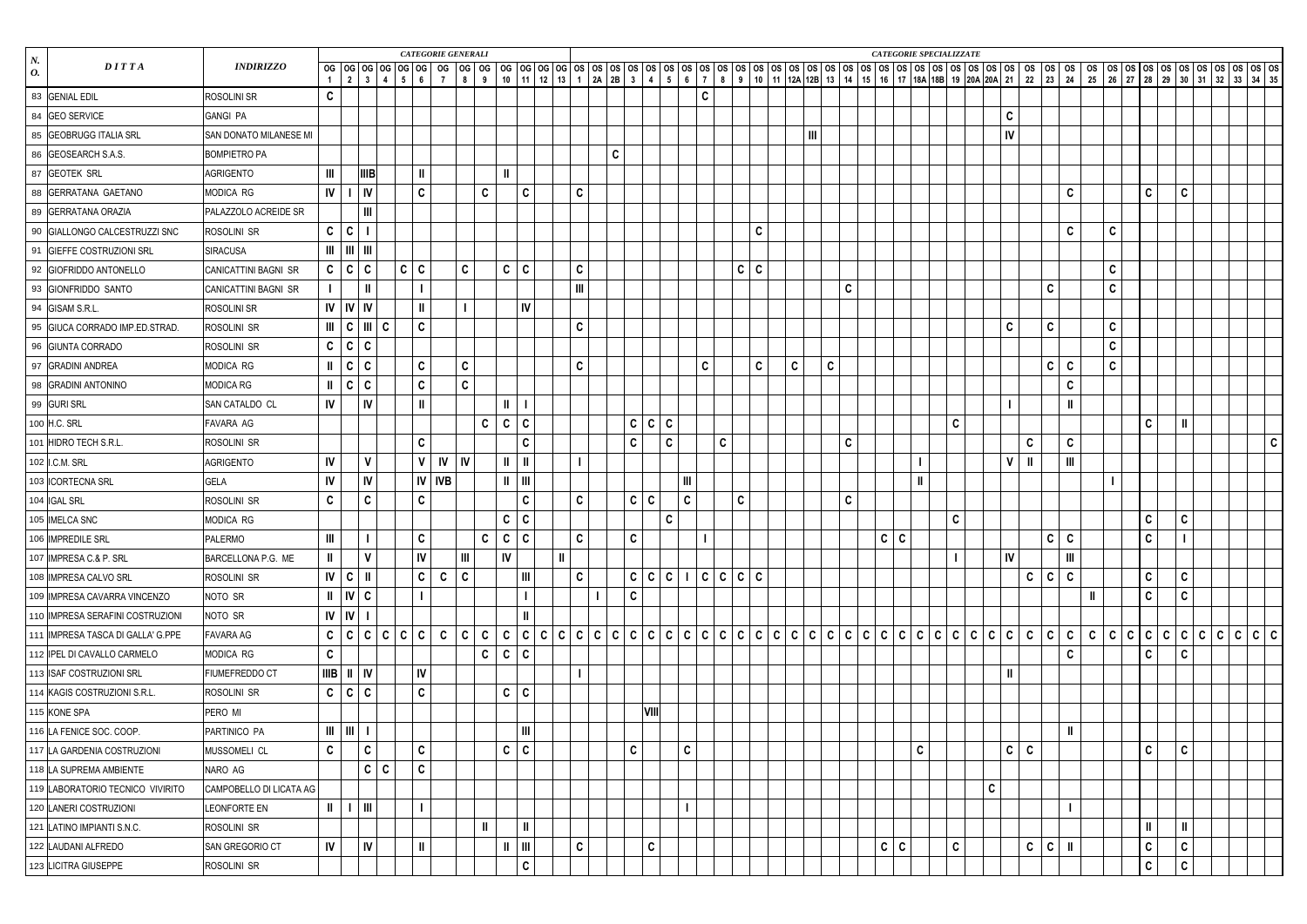| $N_{\rm c}$                        |                           |               |                     |                |              | <b>CATEGORIE GENERALI</b> |              |                |              |                |                |               |                |                   |            |              |              |                        |              |             |                                 |             |   |       |              |   |              |              |              | <b>CATEGORIE SPECIALIZZATE</b> |                |             |              |                |              |              |       |              |              |             |              |  |
|------------------------------------|---------------------------|---------------|---------------------|----------------|--------------|---------------------------|--------------|----------------|--------------|----------------|----------------|---------------|----------------|-------------------|------------|--------------|--------------|------------------------|--------------|-------------|---------------------------------|-------------|---|-------|--------------|---|--------------|--------------|--------------|--------------------------------|----------------|-------------|--------------|----------------|--------------|--------------|-------|--------------|--------------|-------------|--------------|--|
| DITTA<br>0.                        | <b>INDIRIZZO</b>          |               |                     |                |              |                           |              |                |              |                |                |               |                |                   |            |              |              |                        |              |             |                                 |             |   |       |              |   |              |              |              |                                |                |             |              |                |              |              |       |              |              |             |              |  |
| 124 LOGOS                          | FLORIDIA SR               | $\mathbf{I}$  |                     |                |              | $\mathbf c$               |              | $\mathbf{C}$   |              |                |                | $\mathbf{C}$  |                | C                 |            |              |              |                        | C C          |             |                                 | C           |   | C C C |              |   |              |              |              |                                |                |             | $\mathsf{C}$ | $\mathbf c$    |              | $\mathbf c$  |       |              |              |             |              |  |
| 125 M.B.M.                         | ROSOLINI SR               | $\mathbf c$   |                     | $\mathbf{C}$   |              |                           |              |                |              |                |                |               |                |                   |            |              |              |                        |              |             |                                 |             |   |       |              |   |              |              |              |                                |                |             |              |                |              |              |       |              |              |             |              |  |
| 126 M.C. IMPIANTI                  | MODICA RG                 |               |                     |                |              |                           |              |                |              |                |                |               |                |                   |            | $\mathbf{C}$ |              |                        |              |             |                                 |             |   |       |              |   |              |              |              |                                |                |             |              |                |              |              |       | $\mathbf c$  |              |             |              |  |
| 127 M.G.S. COSTRUZIONI             | ROSOLINI SR               |               | C   C   C           |                | $\mathsf{C}$ | $\mid$ C                  |              | $\mathbf{C}$   |              |                |                |               |                | C                 |            |              |              |                        | $\mathbf{C}$ |             |                                 | $\mathbf c$ |   |       |              | C |              |              |              |                                |                |             |              |                |              |              |       |              |              |             |              |  |
| 128 MAR.SAL. COSTRUZIONI           | FAVARA AG                 | $\mathbf{I}$  |                     |                |              | $\mathbf c$               |              |                |              | $\mathbf{C}$   |                |               |                | C                 |            |              |              | $\mathbf{C}$           |              |             |                                 | $\mathbf c$ |   |       |              |   |              |              |              |                                |                |             |              | $\mathbf c$    | C            |              |       |              |              |             |              |  |
| 129 MARCON IMPIANTI SRL            | SANT'ALFIO CT             |               |                     |                |              |                           |              |                |              | $\mathbf{III}$ | $\parallel$ II |               |                |                   |            |              |              |                        |              |             |                                 |             |   |       |              |   |              |              |              |                                |                |             |              |                |              |              |       |              |              |             |              |  |
| 130 MEDIA SRL                      | <b>BELPASSO CT</b>        | H             |                     |                |              | $\mathbf c$               |              |                |              | $\mathbf c$    | $\mathbf{C}$   |               |                | C                 |            | $\mathbf{C}$ |              | $\parallel$            | $\mathbf{C}$ |             |                                 | C C C C     |   |       |              |   |              |              | $\mathbf{C}$ |                                |                |             |              | $\mathbf c$    |              | $\mathbf c$  |       | $\mathbf{C}$ | $\mathbf{C}$ | $c \mid c$  |              |  |
| 131 MEDIAPPALTI SRL                | SANT'AGATA LI BATTIATI CT | $\mathsf{V}$  |                     | $\mathbf{v}$   |              | $\mathbf{III}$            |              | $\mathbf{III}$ |              |                | $\mathbf{I}$   |               |                |                   |            |              |              |                        |              |             |                                 |             |   |       |              |   |              |              |              |                                | $\mathbf{III}$ |             |              | $\mathbf{III}$ |              |              |       |              |              |             |              |  |
| 132 MESSINA COSTRUZIONI SRL        | MUSSOMELI CL              |               |                     | IV             |              | IV                        |              |                |              |                |                |               |                |                   |            |              |              |                        |              |             |                                 |             |   |       |              |   |              |              |              |                                | $\mathbf{V}$   |             |              |                |              |              |       |              |              |             |              |  |
| 133 MG IMPIANTI                    | MODICA RG                 | $\mathbf c$   |                     | $\mathbf c$    |              | $\mathbf c$               |              |                |              | $\mathbf c$    | c              |               |                |                   |            |              |              |                        |              |             |                                 |             |   |       |              |   |              |              |              |                                |                | $\mathbf c$ |              | $\mathbf c$    |              |              |       | $\mathbf{C}$ | $\mathbf{C}$ |             |              |  |
| 134 MICIELI ROSARIO                | ROSOLINI SR               | $\mathbf{C}$  | C                   | $\mathbf c$    |              | $\mathbf c$               |              |                |              |                |                |               |                | C                 |            |              |              |                        | $\mathbf{C}$ |             |                                 | $\mathbf c$ |   |       |              |   |              |              |              |                                |                |             | C            | $\mathbf c$    |              |              |       |              |              |             |              |  |
| 135 MILCERI BAUSOTO GIUSEPPE       | ROSOLINI SR               | C             |                     | C              |              | $\mathbf c$               |              |                |              | $\mathbf c$    |                |               |                | $\mathbf{C}$      |            |              |              |                        |              |             |                                 | $\mathbf c$ |   |       |              |   |              |              |              |                                |                |             |              | $\mathbf c$    |              |              |       |              |              |             |              |  |
| 136 MINARDO MICHELE                | MODICA RG                 | $\mathbf c$   |                     | C              |              | $\mathbf c$               |              | $\mathbf{C}$   |              |                |                |               |                | $\mathbf{C}$      |            |              |              |                        | $c \mid c$   |             |                                 |             |   |       |              |   |              |              |              |                                |                |             |              | $\mathbf c$    |              |              |       |              |              |             |              |  |
| 137 MORIELLA PAOLO                 | NOTO SR                   |               |                     | $\mathbf c$    |              | $\mathbf c$               |              |                | $\mathbf{C}$ |                |                |               |                |                   |            | $\mathbf{C}$ | $\mathbf{C}$ |                        |              |             | C C C C                         |             |   |       |              |   | $\mathbf{C}$ |              |              | $\mathbf{C}$                   |                |             |              |                |              |              | C   C |              | C            |             | $\mathbf{C}$ |  |
| 138 NASELLO GIUSEPPE               | <b>GANGI PA</b>           | $\mathbf{I}$  | $\vert$ III $\vert$ |                |              | $\mathbf{III}$            |              |                |              |                |                |               |                |                   |            |              |              |                        |              |             |                                 |             |   |       |              |   |              |              |              |                                |                |             |              |                |              |              |       |              |              |             |              |  |
| 139 NOVEMBRINO GIORGIO             | ROSOLINI SR               | $\mathbf{C}$  | C                   | $\mathbf c$    |              | $\mathbf c$               |              |                |              |                |                |               |                |                   |            |              |              |                        | $\mathbf{C}$ |             |                                 | $\mathbf c$ |   |       |              |   |              |              |              |                                |                |             |              | $\mathbf c$    |              |              |       |              |              |             |              |  |
| 140 NUOVA EDIL S.F.G.              | ALCAMO TP                 |               | C   C   C           |                |              | $\mathbf c$               |              |                |              |                |                |               |                | C                 |            |              |              |                        |              |             |                                 |             |   |       |              |   |              |              |              |                                |                |             |              | $\mathbf c$    |              | $\mathbf{C}$ |       |              |              |             |              |  |
| 141 OCCHIPINTI ANGELO SRL          | MODICA RG                 | $\mathbf{I}$  |                     |                |              | Ш                         |              |                |              |                |                |               |                |                   |            |              |              |                        |              |             |                                 |             |   |       |              |   |              |              |              |                                |                |             |              |                |              |              |       |              |              |             |              |  |
| 142 OCCHIPINTI GEOM. PIETRO        | <b>RAGUSA</b>             | $\mathbf{I}$  | C                   |                | C            |                           |              | $\mathsf{C}$   | $\mathbf{C}$ | $\mathbf c$    |                | C C           |                | $\mathbf{C}$<br>C |            | $\mathbf{C}$ |              |                        | C C          |             | C C                             |             | C |       | $\mathbf{C}$ |   |              | C C C        |              |                                | $\mathbf{C}$   | C           |              | $\mathbf c$    |              | $\mathbf c$  |       | $\mathbf{C}$ | $\mathbf{c}$ | $\mathbf c$ | $\mathbf{C}$ |  |
| 143 OMNIA SRL                      | MAZARA DEL VALLO TP       | IV            |                     |                |              | $\mathbf{III}$            |              |                |              |                | Ш              |               | $\mathbf{III}$ |                   |            |              |              |                        |              |             |                                 |             |   |       |              |   |              |              |              |                                |                |             |              |                |              |              |       |              |              |             |              |  |
| 144 ONLY RENT S.R.L.               | PALERMO                   | $\mathbf c$   |                     | $\mathbf{c}$   |              |                           |              |                |              |                | $\mathbf{C}$   |               |                | C                 |            | $\mathbf{C}$ |              |                        |              |             | $C   C   C   C   C   C   C   C$ |             |   |       |              |   | $\mathbf c$  |              |              |                                |                |             | C            |                |              |              |       | $\mathbf{C}$ |              | $c \mid c$  |              |  |
| 145 OPERA APPALTI                  | TORREGROTTA ME            | IV            |                     | $\mathbf{m}$   |              | $\mathbf{III}$            |              |                |              |                | III            |               |                |                   |            |              |              |                        |              |             |                                 |             |   |       |              |   |              |              |              |                                | $\ $           |             |              |                |              |              |       |              |              |             |              |  |
| 146 PACOS SRL                      | NARO AG                   | Ш             |                     |                |              | Ш                         | $\mathsf{V}$ |                |              |                | $\mathbf{II}$  |               |                |                   |            |              |              |                        |              |             |                                 |             |   |       |              |   |              |              |              |                                | $\mathbf{III}$ |             |              |                |              |              |       |              |              |             |              |  |
| 147 PALUMBO COSTRUZIONI SRL        | FAVARA AG                 | $\mathsf{IV}$ |                     | $\mathbf{C}$   |              |                           |              |                |              |                |                | $\mathbf{II}$ |                |                   |            |              |              |                        |              |             |                                 |             |   |       |              |   |              |              |              |                                |                |             |              |                |              |              |       | $\sim$<br>◡  |              |             |              |  |
| 148 PATANE' PIETRO IMPIANTI        | AUGUSTA SR                |               |                     |                |              |                           |              |                |              |                |                |               |                |                   |            |              |              |                        |              |             |                                 |             |   |       |              |   |              |              |              |                                |                |             |              |                |              |              |       |              |              |             |              |  |
| 149 PERNA ECOLOGICA SRL            | MARIGLIANO NA             |               |                     |                |              |                           |              |                |              |                |                | V             |                |                   |            |              |              |                        |              |             |                                 |             |   |       |              |   |              |              |              |                                |                |             |              |                |              |              |       |              |              |             |              |  |
| 150 PETTINATO COSTRUZIONI SRL      | <b>MESSINA</b>            | $\mathbf{V}$  |                     | VI             |              | <b>IV</b>                 |              | $\parallel$    |              |                | $\mathsf{IV}$  |               |                |                   |            |              |              |                        |              |             |                                 |             |   |       |              |   |              |              |              |                                | $\mathbf{III}$ |             |              |                |              |              |       |              |              |             |              |  |
| 151 PIAZZA COSTRUZIONI SRL         | MUSSOMELI CL              |               |                     | $\mathbf{III}$ |              |                           |              |                |              |                |                |               |                |                   |            |              |              |                        |              |             |                                 |             |   |       |              |   |              |              |              |                                | $\mathbf{I}$   |             |              |                |              |              |       |              |              |             |              |  |
| 152 PIEMMEVI COSTRUZIONI S.R.L.    | ROSOLINI SR               |               | C   C   C           |                |              | $\mathbf c$               |              |                |              | $\mathbf c$    | $\mathbf{C}$   |               |                | C                 |            | $\mathbf{C}$ |              |                        |              |             |                                 | $\mathbf C$ |   |       |              |   |              |              |              |                                |                |             |              | $\mathbf c$    |              |              |       |              | $\mathbf{C}$ |             |              |  |
| 153 PORTO COSTRUZIONI S.R.L.       | PIEDIMONTE ETNEO CT       | Ш             |                     | $\mathbf{III}$ |              | $\mathbf{III}$            |              |                |              |                | Ш              |               |                |                   |            |              |              |                        |              |             |                                 |             |   |       |              |   |              |              |              |                                | $\mathbf{III}$ |             |              |                |              |              |       |              |              |             |              |  |
| 154 PRECON SRL                     | <b>PRIOLO SR</b>          | $\mathsf{V}$  |                     | $\mathbf{V}$   |              | $\mathbf{V}$              |              |                |              |                |                | VI            |                | V                 |            |              |              |                        |              |             |                                 |             |   |       |              |   |              |              |              |                                |                | Ш           |              |                | $\mathbf{m}$ |              |       |              |              |             |              |  |
| 155 PRESTI SRL                     | TERME VIGLIATORE ME       |               | $V$   $III$   $V$   |                |              | $\mathsf{I}\mathsf{V}$    |              |                |              |                | V              |               | ▏▎∭            |                   |            |              |              |                        |              |             |                                 |             |   |       |              |   |              |              |              |                                | $\mathbf{III}$ |             |              | $\mathbf{V}$   |              |              |       | H.           |              |             |              |  |
| 156 PROMOTIONAL PUBBLICITE' SAS    | BELMONTE MEZZAGNO PA      |               |                     |                |              |                           |              |                |              |                |                |               |                |                   |            |              |              |                        |              |             |                                 |             |   |       |              |   |              |              |              |                                |                |             |              |                |              |              |       |              |              |             |              |  |
| 157 PUMA INFISSI E COSTRUZIONI SRL | MODICA RG                 |               |                     |                |              |                           |              |                |              |                |                |               |                |                   |            |              |              | $\mathsf{I}\mathsf{V}$ |              |             |                                 |             |   |       |              |   |              | $\mathbf{I}$ |              |                                |                |             |              |                |              |              |       |              |              |             |              |  |
| 158 PUMA SRL                       | MAZARA DEL VALLO TP       | $\mathbf{V}$  |                     | $\mathbf{V}$   |              | IV                        |              |                |              | IV             |                |               |                |                   |            |              |              |                        |              |             |                                 |             |   |       |              |   |              |              |              |                                | $\mathbf{V}$   |             |              |                |              |              |       |              |              |             |              |  |
| 159 RESTART SRL                    | <b>MODICA RG</b>          |               | III   C             | C              |              | $\mathbf c$               |              | $\mathbf{C}$   |              | $\mathbf c$    | $\mathbf{C}$   |               |                |                   | $c \mid c$ |              |              | C   C                  |              | $\mathbf C$ |                                 | $\mathbf c$ | C |       |              |   | $\mathbf C$  |              |              |                                |                |             |              |                |              | $\mathbf c$  |       | $\mathbf{C}$ | $\mathbf{C}$ |             |              |  |
| 160 RIGGI GIUSEPPE                 | SAN CATALDO CL            |               | $IV$ $C$ $  $ $  $  |                |              | $\mathbf c$               |              |                |              | - II           | $\mathbf{C}$   |               |                | $\mathbf l$       |            |              |              |                        |              |             |                                 |             |   |       |              |   |              |              |              |                                |                |             |              | $\mathbf c$    |              |              |       |              |              |             |              |  |
| 161 RISICATO SRL                   | CATANIA                   | $\mathsf{V}$  |                     | Ш              |              |                           |              |                |              |                | $\mathbf{II}$  |               |                |                   |            |              |              |                        |              |             |                                 |             |   |       |              |   |              |              |              |                                |                |             |              |                |              |              |       |              |              |             |              |  |
| 162 ROCCASALVA PIETRO              | <b>MODICA RG</b>          |               | C   C   C           |                |              | $\mathbf{C}$              |              | $\mathbf{C}$   |              |                |                |               |                | $\mathbf{C}$      |            |              |              |                        | $\mathbf{C}$ |             |                                 | $\mathbf c$ |   |       |              |   |              |              |              |                                |                |             |              | $\mathbf c$    |              |              |       |              |              |             |              |  |
| 163 RUTA GEOM. EMANUELE            | MODICA RG                 | $\mathbf{C}$  |                     | C   C          |              |                           |              |                |              |                |                |               |                |                   |            |              |              |                        |              |             |                                 |             |   |       |              |   |              |              |              |                                |                |             |              | $\mathbf c$    |              |              |       |              |              |             |              |  |
| 164 S.I.R.E.M. COSTRUZIONI SRL     | SIRACUSA                  | $\mathbf{C}$  |                     |                |              |                           |              |                |              |                |                |               |                |                   |            |              |              |                        |              |             |                                 |             |   |       |              |   |              |              |              |                                |                |             |              |                |              |              |       |              |              |             |              |  |